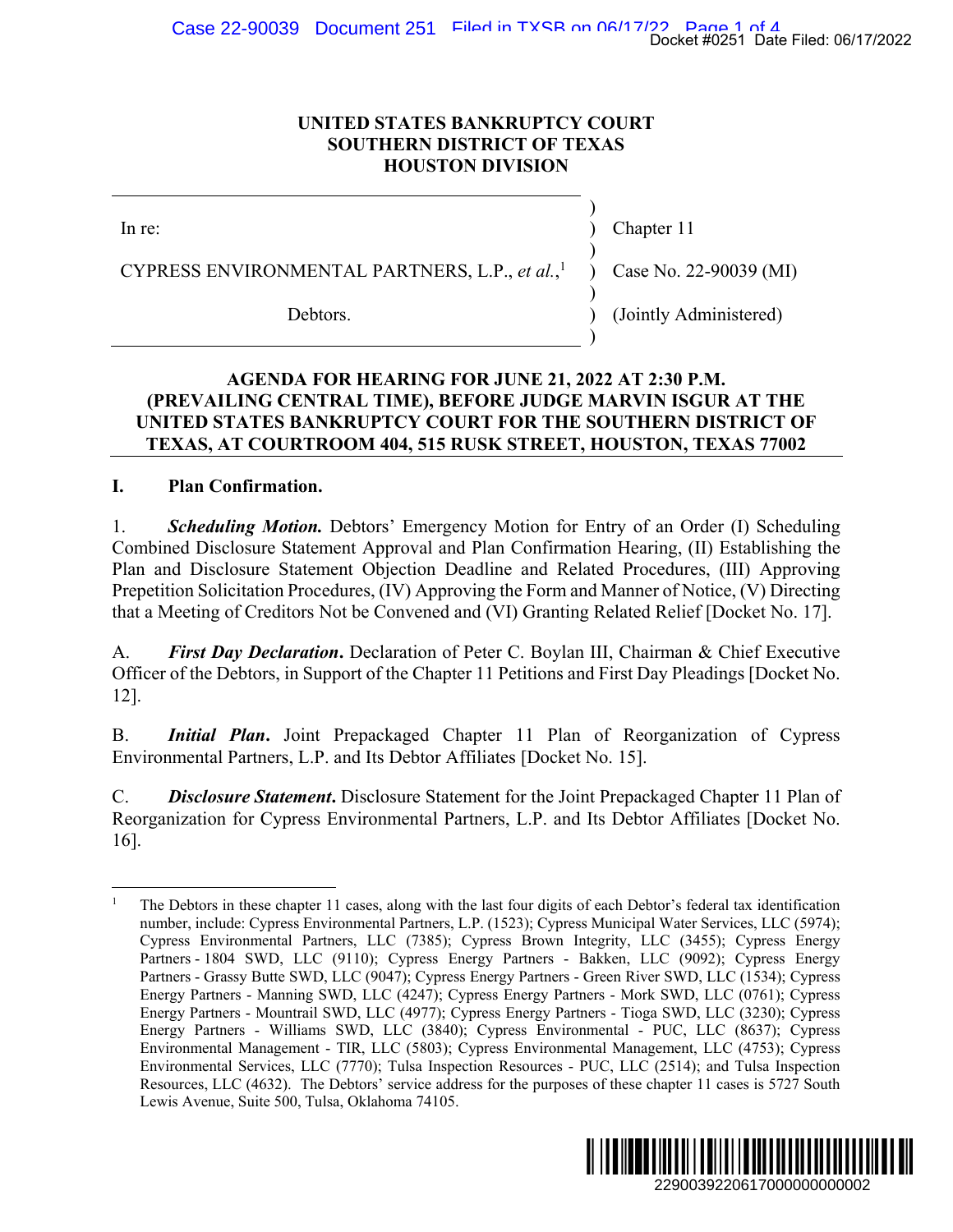## Case 22-90039 Document 251 Filed in TXSB on 06/17/22 Page 2 of 4

D. *Shah Initial Declaration***.** Declaration of Sanjiv Shah in Support of the Debtors' Joint Prepackaged Chapter 11 Plan of Reorganization of Cypress Environmental Partners, L.P. and Its Debtor Affiliates [Docket No. 18].

E. *First Modified Plan***.** Modified Joint Prepackaged Chapter 11 Plan of Reorganization of Cypress Environmental Partners, L.P. and its Debtor Affiliates [Docket No. 55].

F. *Redline of First Modified Plan***.** Notice of Filing of Redline of Modified Joint Prepackaged Chapter 11 Plan of Reorganization of Cypress Environmental Partners, L.P. and Its Debtor Affiliates [Docket No. 56].

G. *Confirmation Scheduling Order***.** Order (I) Scheduling Combined Disclosure Statement Approval and Plan Confirmation Hearing, (II) Establishing the Plan and Disclosure Statement Objection Deadline and Related Procedures, (III) Approving Prepetition Solicitation Procedures, (IV) Approving the Form and Manner of Notice, (V) Directing that a Meeting of Creditors Not be Convened, and (VI) Granting Related Relief [Docket No. 63].

H. *Notice of Confirmation Hearing.* Notice of (I) Commencement of Prepackaged Chapter 11 Bankruptcy Case, (II) Combined Hearing on Disclosure Statement Approval, Plan Confirmation, and Related Matters, (III) Objection Deadline and Related Procedures, and (IV) Summary of the Plan of Reorganization [Docket No. 67].

I. *Initial Plan Supplement.* Notice of Filing and Plan Supplement to the Modified Joint Prepackaged Chapter 11 Plan of Reorganization of Cypress Environmental Partners, L.P. and Its Debtor Affiliates [Docket No. 162].

J. *Notice of Assumed Contracts.* Notice Regarding Executory Contracts and Unexpired Leases to be Assumed or Assumed and Assigned Pursuant to the Plan[Docket No. 163].

K. *First Amended Plan Supplement.* Notice of Filing and Amended Plan Supplement to the Modified Joint Prepackaged Chapter 11 Plan of Reorganization of Cypress Environmental Partners, L.P. and Its Debtor Affiliates [Docket No. 223].

L. *Second Amended Plan Supplement.* Notice of Filing and Second Amended Plan Supplement to the Modified Joint Prepackaged Chapter 11 Plan of Reorganization of Cypress Environmental Partners, L.P. and Its Debtor Affiliates [Docket No. 232].

M. *Notice of Additional Assumed Contracts.* Notice Regarding Additional Executory Contracts and Unexpired Leases to be Assumed or Assumed and Assigned Pursuant to the Plan [Docket No. 233].

N. *Second Modified Plan.* Second Modified Joint Prepackaged Chapter 11 Plan of Reorganization of Cypress Environmental Partners, L.P. and Its Debtor Affiliates [Docket No. 242].

O. *Redline of Second Modified Plan.* Notice of Filing of Redline of Second Modified Joint Prepackaged Chapter 11 Plan of Reorganization of Cypress Environmental Partners, L.P. and Its Debtor Affiliates [Docket No. 243].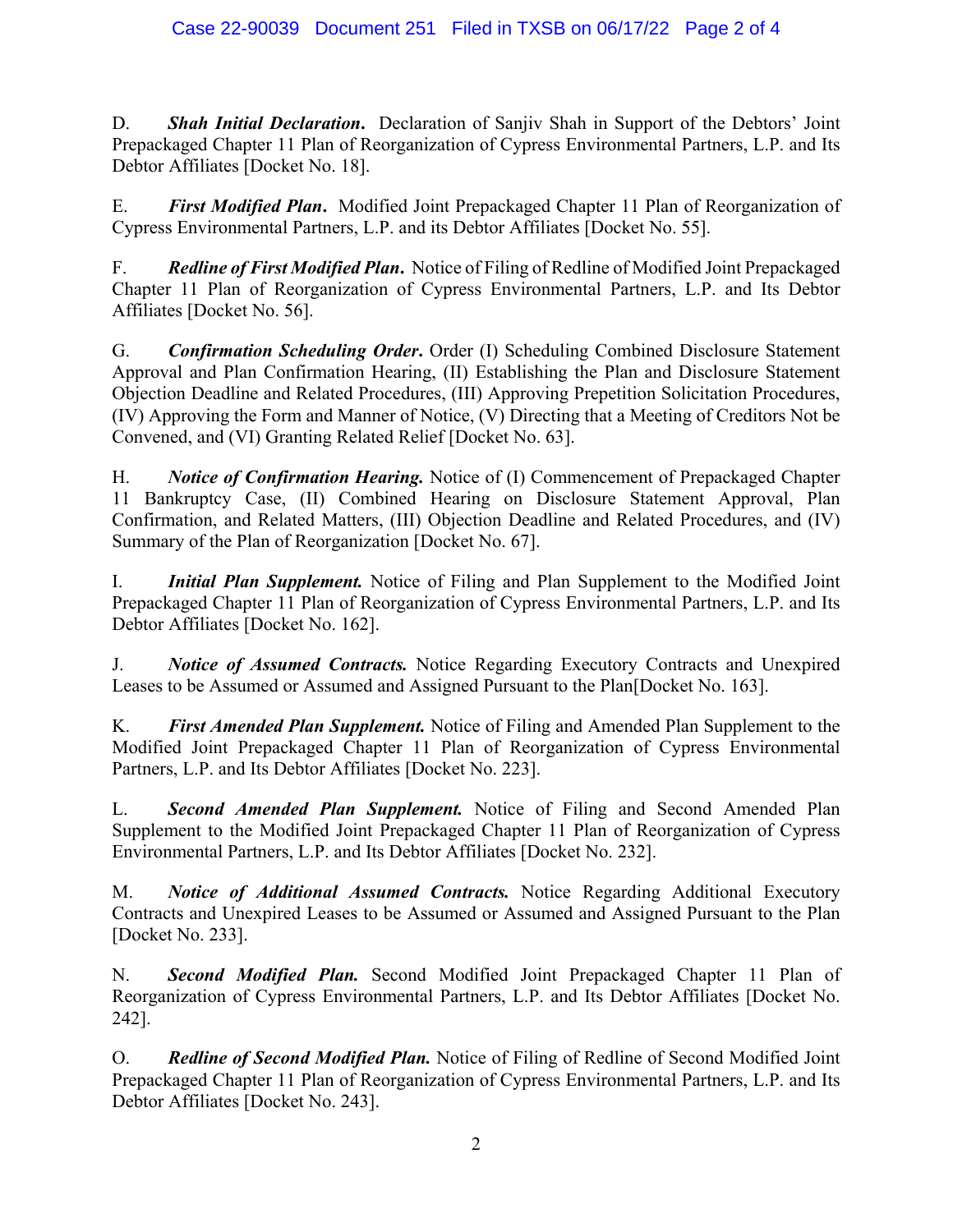P. *Confirmation Brief.* Debtors' (I) Memorandum of Law in Support of (A) Final Approval of Disclosure Statement and (B) Confirmation of Second Modified Joint Prepackaged Chapter 11 Plan of Reorganization of Cypress Environmental Partners, L.P. and Its Debtor Affiliates and (II) Omnibus Reply to Objections Thereto [Docket No. 244].

Q. *Boylan Confirmation Declaration.* Declaration of Peter C. Boylan III, Chairman and Chief Executive Officer of the Debtors, in Support of Debtors' (I) Memorandum of Law in Support of (A) Final Approval of Disclosure Statement and (B) Confirmation of Second Modified Joint Prepackaged Chapter 11 Plan of Reorganization of Cypress Environmental Partners, L.P. and Its Debtor Affiliates and (II) Omnibus Reply to Objections Thereto [Docket No. 245].

R. *Manning Confirmation Declaration.* Declaration of Larry Manning in Support of Debtors' (I) Memorandum of Law in Support of (A) Final Approval of Disclosure Statement and (B) Confirmation of Second Modified Joint Prepackaged Chapter 11 Plan of Reorganization of Cypress Environmental Partners, L.P. and Its Debtor Affiliates and (II) Omnibus Reply to Objections Thereto [Docket No. 246].

S. *Shah Confirmation Declaration.* Declaration of Sanjiv Shah in Support of Debtors' (I) Memorandum of Law in Support of (A) Final Approval of Disclosure Statement and (B) Confirmation of Second Modified Joint Prepackaged Chapter 11 Plan of Reorganization of Cypress Environmental Partners, L.P. and Its Debtor Affiliates and (II) Omnibus Reply to Objections Thereto [Docket No. 247].

T. *Voting Tabulation.* Certification of Adam Gorman with Respect to the Tabulation of Votes on the Joint Prepackaged Chapter 11 Plan of Reorganization of Cypress Environmental Partners, L.P. and Its Debtor Affiliates [Docket No. 248].

U. *Proposed Confirmation Order.* Order (A) Approving the Debtors' Disclosure Statement on a Final Basis and (B) Confirming the Second Modified Joint Prepackaged Chapter 11 Plan of Reorganization of Cypress Environmental Partners, L.P. and Its Debtor Affiliates [Docket No. 249].

# **II. Objections to Plan Confirmation.**

1. Tennessee Department of Revenue's Objection to Confirmation of the Chapter 11 Plan [Docket No. 161].

2. Oracle America, Inc.'s Limited Objection to (1) Modified Joint Prepackaged Chapter 11 Plan of Reorganization of Cypress Environmental Partners, L.P. and Its Debtor Affiliates; and (2) Notice Regarding Executory Contracts and Unexpired Leases to be Assumed or Assumed and Assigned Pursuant to the Plan [Docket No. 221]

3. Tennessee Department of Revenue's Objection to Confirmation of the Chapter 11 Plan [Docket No. 227].

4. Plains Marketing, L.P.'s Objection to Debtors' Modified Joint Prepackaged Chapter 11 Plan of Reorganization [Docket No. 230].